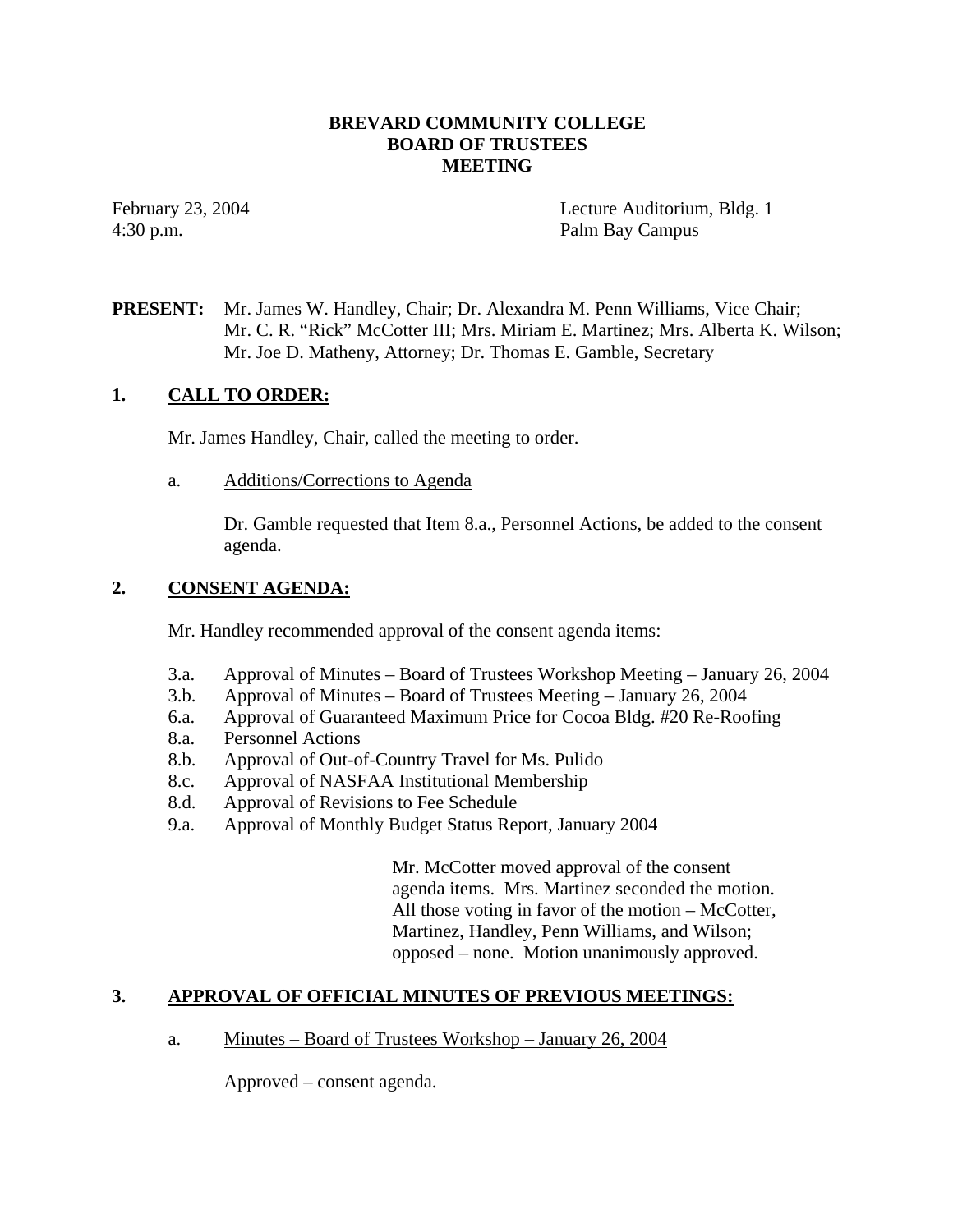### b. Minutes – Board of Trustees Meeting – January 26, 2004

Approved – consent agenda.

### **4. COMMUNICATIONS:**

#### a. Report on the University Center at the Palm Bay Campus – Dr. Purga/ Mr. Caldwell and Ms.Yannotti

Dr. Bert Purga, Campus President, Palm Bay, reported that the Palm Bay Campus was opened in January 1990 as the Florida Advanced Technology Center. The planned purpose at that time was to provide technical education to students rather than pre-transfer higher education. Additional property was added in the early 1990's allowing designation as a comprehensive campus. At that time, freshman and sophomore curricula was brought to South Brevard County and a commitment was made to the community to assist them in furthering higher education opportunities. Throughout the years, BCC has worked closely with Florida Institute of Technology (FIT) and have partnered in more recent years with the University of Central Florida (UCF), Webster University and Barry University. He stated that Dr. Drake (UCF) and Ms. Yannotti (Webster) will provide a report on partnership accomplishments thus far between BCC and their respective institutions.

#### University of Central Florida

Dr. Purga introduced Dr. James Drake, Regional Director, UCF, Cocoa, who introduced his colleagues and principals in the partnership efforts: Dr. John Dettrick, Associate Director, Southern Region, UCF, Cocoa; Dr. Harold (Sonny) Utt, Professor, Communicative Disorders; and Mr. Robert Caldwell, Coordinator, UCF, Palm Bay. Dr. Drake reported that this is UCF's  $25<sup>th</sup>$  year in a cooperative  $2+2$ model between UCF and BCC. Dr. Drake also reported that Palm Bay is experiencing tremendous growth and is typical of other high-growth areas that require local educational alternatives in teacher education, health services education, as well as liberal studies business programs and UCF strives to mesh its offerings with other institutions in order to serve the public's needs. UCF currently employs 270 full-time staff in Brevard County, including 70 full-time resident faculty. Dr. Drake indicated that BCC and UCF currently share one faculty member. He stated that, to his knowledge, this is the only such sharing arrangement in the state and further explorations into the possibility of further faculty/staff-sharing opportunities are being discussed.

Dr. Gamble and the Board extended congratulations and thanks for their cooperative efforts, including the joint Palm Bay construction project.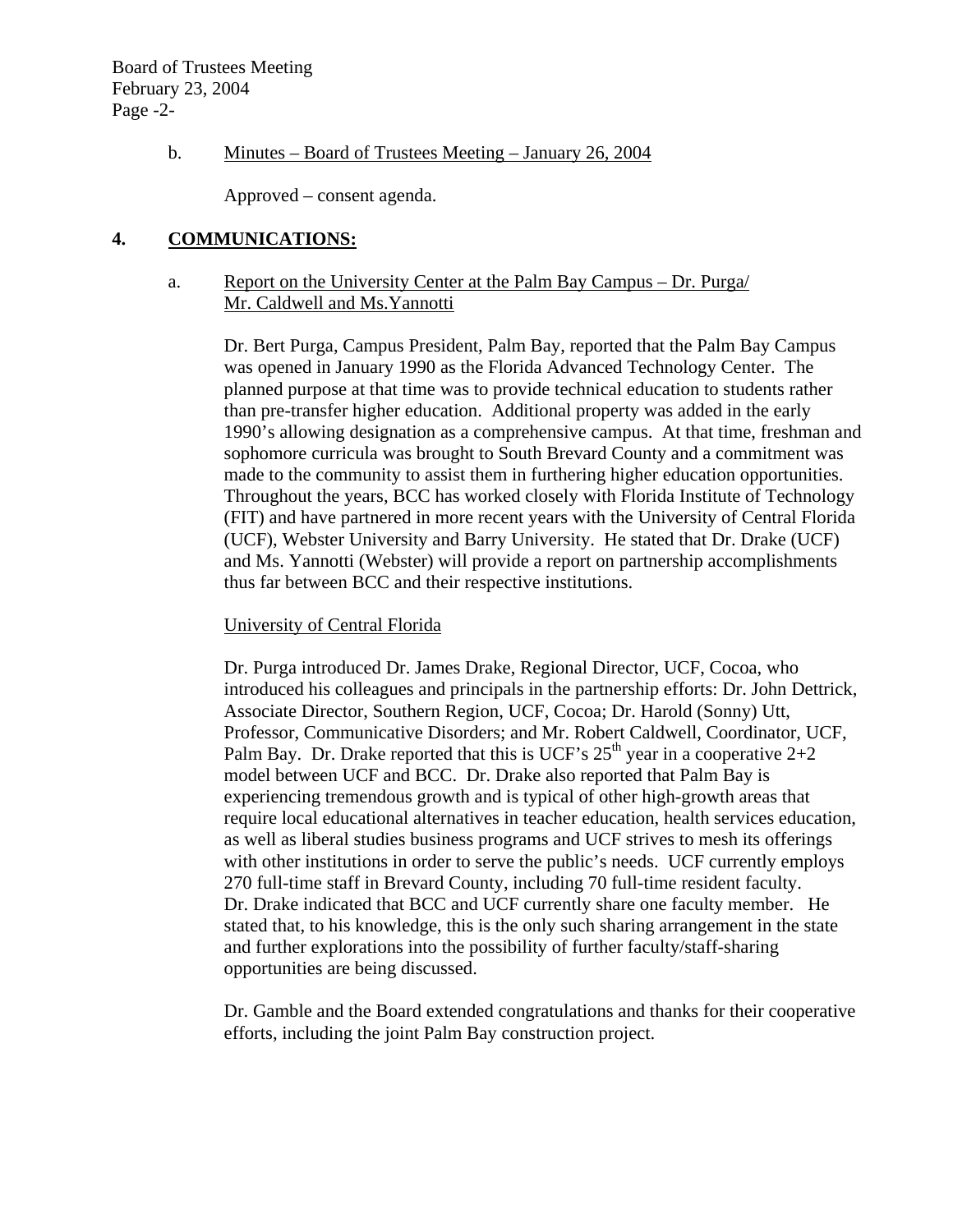Board of Trustees Meeting February 23, 2004 Page -3-

### Webster University

Dr. Purga introduced Ms. Debbie Yannotti, Palm Bay Director, Webster University. Dr. Purga reported that in 1998 Webster University provided funding for a computer lab on the third floor of Building l of the Palm Bay Campus. The 20-station computer lab is used by BCC students during the week and Webster University students on the weekend to complete off-site learning toward their Master's Degree programs. Webster University uses this space rent-free. Ms. Yannotti reported on the history and background of Webster University, which has campuses worldwide. She stated that their main focus is to provide graduate education to the working professional. Palm Bay began the relationship with Webster University in 1997 initially as a classroom center, but expanded to a full service campus approximately one year ago due to the rapid population growth in the area. There are currently four full-time staff and two part-time staff housed at the Palm Bay Campus, serving approximately 180 students, with plans to continue expansion.

## **5. CITIZEN'S PRESENTATION:**

None.

# **6. CONSTRUCTION AND DEVELOPMENT:**

a. Approval of Guaranteed Maximum Price for Cocoa Bldg. #20 Re-Roofing – Mr. Little

Approved – consent agenda.

### **7. OLD BUSINESS:**

a. Report on Pending Legal Actions – Mr. Matheny

None.

### **8. NEW BUSINESS:**

a. Personnel Actions – Ms. Oglesby

Approved – consent agenda.

b. Approval of Out-of-Country Travel for Ms. Pulido – Dr. Spraggs

Approved – consent agenda.

c. Approval of NASFAA Institutional Membership – Mr. Cherry

Approved – consent agenda.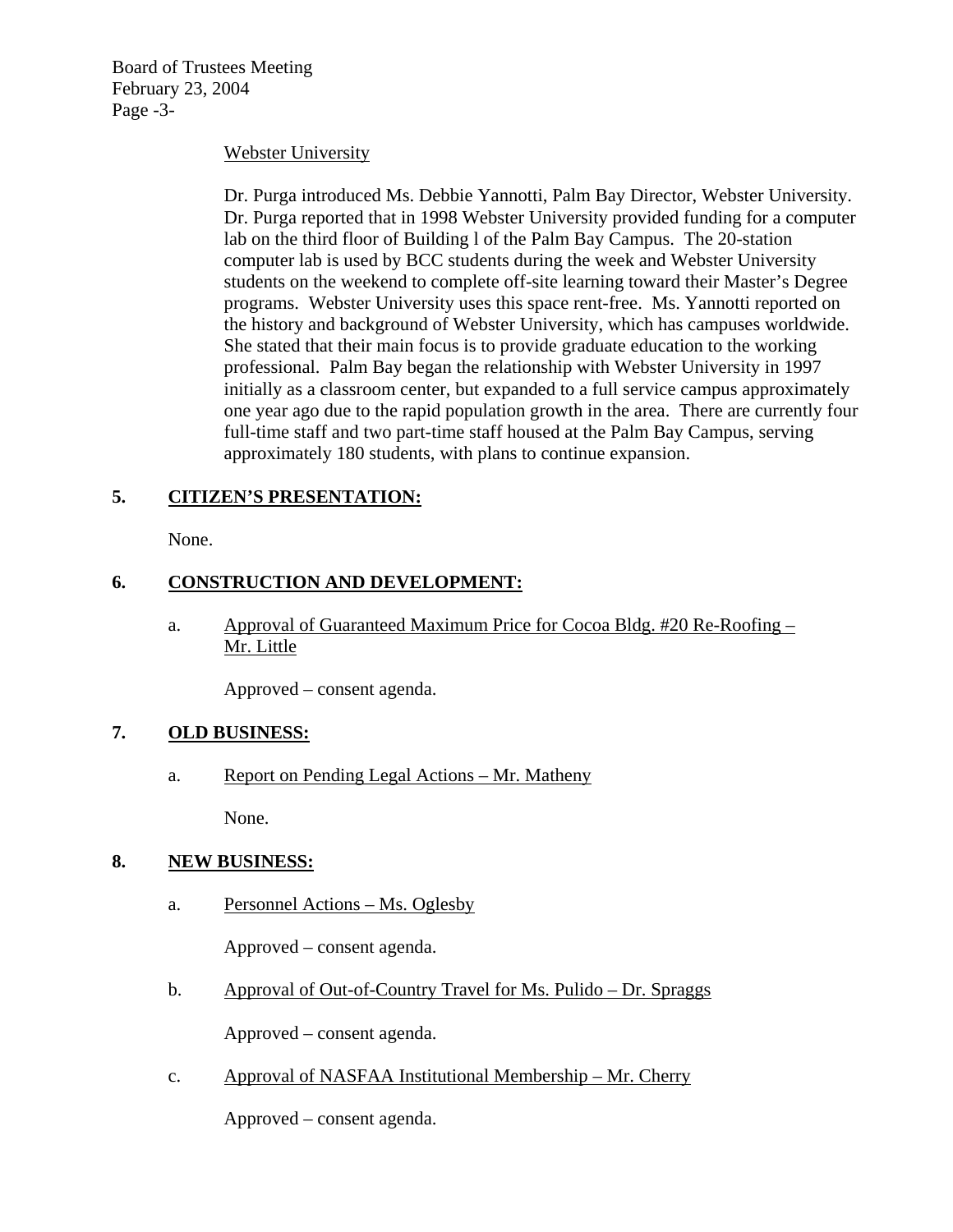Board of Trustees Meeting February 23, 2004 Page -4-

d. Approval for Revisions to Fee Schedule – Mr. Little

Approved – consent agenda.

e. Request for Board Meeting Agenda Items

None.

## **9. FINANCIAL ACTIONS:**

a. Approval of Monthly Budget Status Report, January 2004 – Mr. Cherry

Approved – consent agenda.

## **10. REPORT OF THE DISTRICT PRESIDENT:**

Dr. Gamble expressed his thanks for the trustees' support and unanimous attendance at the FACC Trustees Commission Legislative Workshop and subsequent visits with legislators on February 17-18, 2004. Dr. Gamble stated he will keep the Board informed of future developments.

### **11. COMMITTEE REPORTS:**

a. Alumni Association – Mrs. Wilson

No report, however, Mrs. Wilson informed Board of the Community Partnership meeting scheduled for 11:30 a.m. on March 5, 2004, and welcomed their attendance.

b. BCC Foundation – Mr. Handley

Mr. Handley reported that the search for the new Foundation Executive Director has now been narrowed to two candidates, who are being interviewed with final selection to be made in the near future.

c. Cocoa Village Playhouse – Mr. McCotter

Mr. McCotter invited Dr. Fettrow to provide an update on the Cocoa Village Playhouse. Dr. Fettrow reported that the Capital Campaign plans are progressing as well as the search for a new leader for the project. Dr Fettrow encouraged contact with legislators regarding support of the Historical Preservation funding, which would fully fund the Playhouse if approved in its entirety.